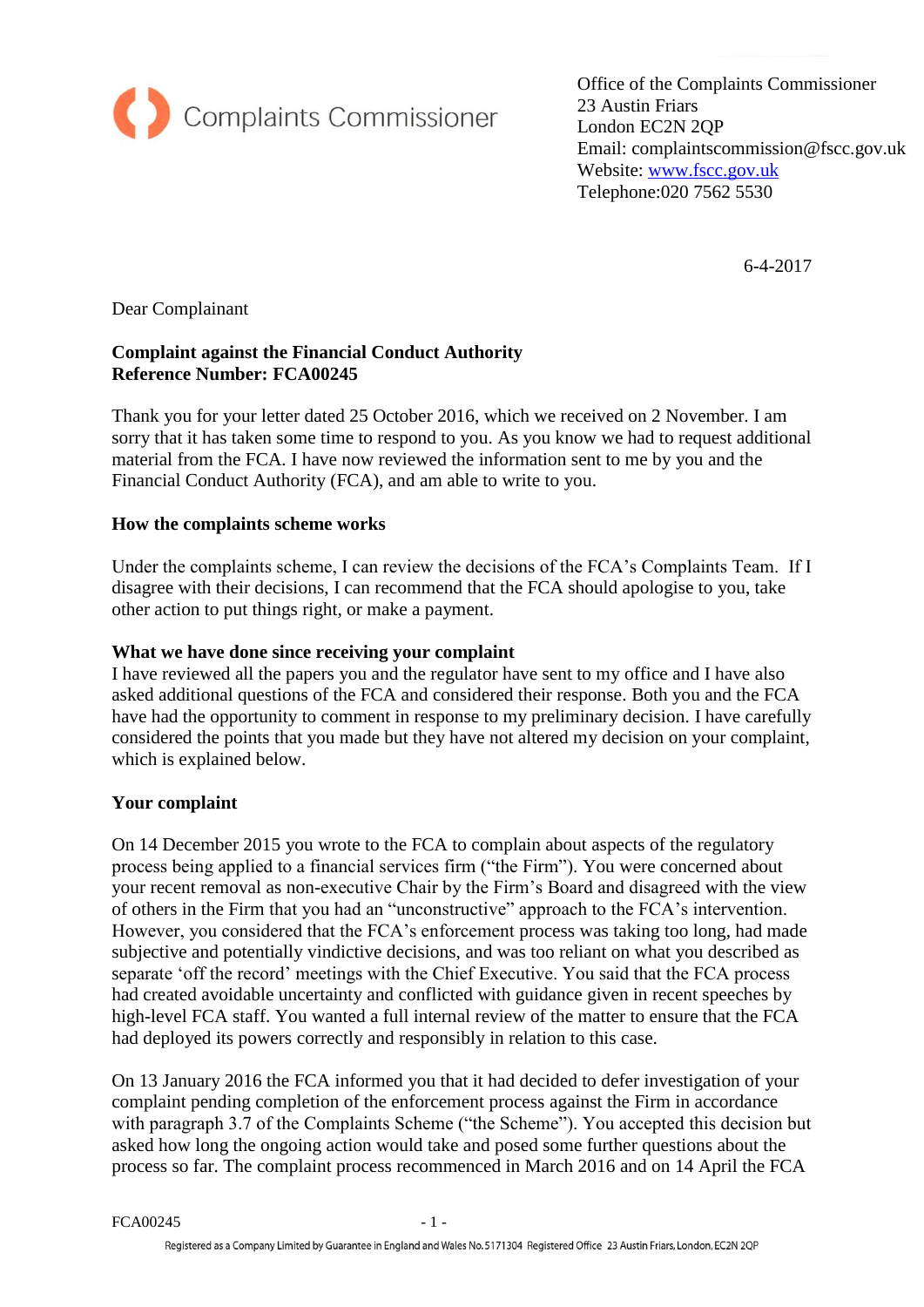wrote to you to say that it had categorised your complaint as lack of care and unreasonable delay. The FCA issued its decision about your complaint to you on 17 October 2016. Your complaint was not upheld on the basis that, having reviewed the extensive investigation file provided by the Enforcement team, the Complaints team was satisfied that the FCA did not act unreasonably in the way it conducted its investigation into the Firm and the actions it decided to take. The decision letter summarised the reasons for this conclusion and advised that full details of the investigation could not be supplied to you because of confidentiality restrictions in section 348 of the Financial Services and Markets Act 2000 (FSMA).

You are dissatisfied with this response and have asked me to investigate. You have asked me to look at the following matters in particular:

- (a) The FCA's decision to deal primarily with the Firm's Chief Executive via "narrow 'off the record' briefings" when it was the whole Board's responsibility to ensure good governance. You would like me to scrutinise the minutes of all these meetings, especially in view of the fact that "the Board was unanimous in its response to the draft Warning Notice".
- (b) The FCA's reliance on "just a Skilled Person Report without any contact with the non-executive directors".
- (c) The resulting failure of the FCA to understand the beneficial changes that had taken place in the Firm, which you consider is "an example of bad regulation, executed unaccountably, and resulting in unfair damage to good people's careers".
- (d) The time taken by the FCA to respond to your complaint.

## **My position**

The FCA's decision to bring enforcement proceedings against the Firm and the sanctions that were imposed as a result are not matters for this Complaints Scheme, since that is a statutory process and there are separate formal procedures for challenging enforcement decisions. However, I have been able to review confidential material about the proceedings supplied to me by the FCA, and this has helped me to form my view about the adequacy of the complaint investigation conducted by the FCA.

## *Conduct of the enforcement proceedings*

The first three complaints you have raised with me (a-c above) all relate to the way in which the FCA conducted enforcement proceedings against the Firm. In order to consider these matters, the FCA complaints team reviewed the extensive records of those proceedings and concluded that they had been conducted reasonably and without undue delay. Based on the material I have seen, and having considered your representations in response to my preliminary decision, I still consider that this was a reasonable conclusion. The s166 Skilled Person's report and the FCA's own findings confirm that there were serious and complex issues to address, and that there were extensive investigations to be undertaken. While it is always desirable for investigations of this kind to proceed as swiftly as possible, I have not seen any evidence to suggest that this investigation was unduly delayed.

I am also satisfied that the FCA complaints team was correct to conclude that s348 of FSMA applied to the material it had reviewed. This is the way that Parliament, rather than the FCA, has decided that the regulatory system should operate. For the same reason, I am not able to supply detailed references to the material I have reviewed, although I hope that it will reassure you that I have seen it and been able to form an independent view.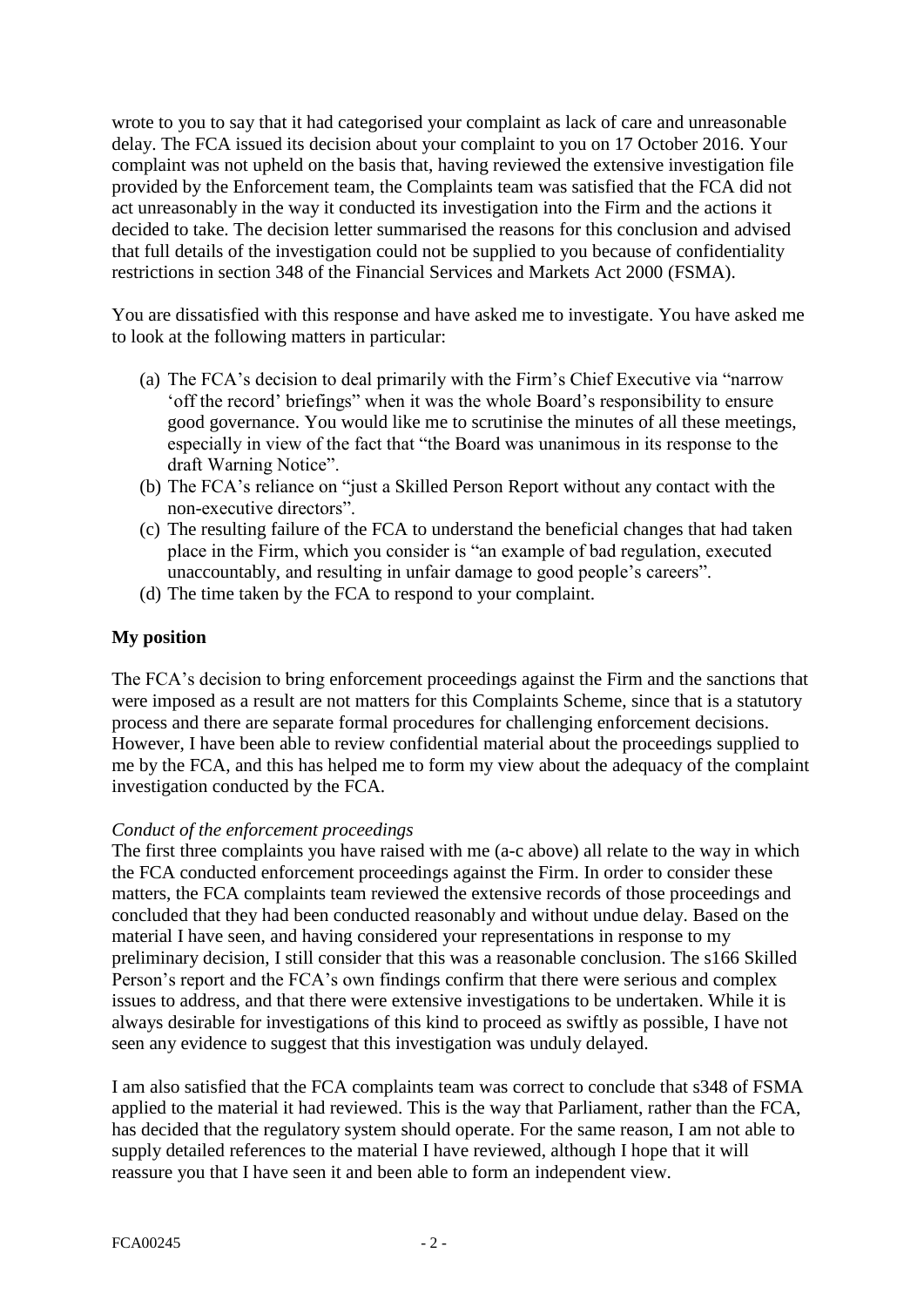Having said that, part of your complaint was an allegation that the FCA had relied solely on 'off the record' meetings with the Firm's Chief Executive, rather than consulting the Board and non-executive members. This aspect of your complaint was not specifically addressed in the complaint response you received from the FCA. I consider this to be an omission and I have made further enquiries of the FCA as a result. In response, the FCA says that:

- During the investigation no 'off the record' meetings were conducted with the Firm, only open or on a Without Prejudice basis which were duly recorded.
- From the inception of the case the CEO was the point of contact for the Firm. The case team did not specify/restrict who from the Firm could attend the meetings, this was left to the discretion of the Firm. An example being in November 2015; due to (your) strong opinion on the case it was agreed that a meeting with the Chairman should be arranged and duly took place on 25 November 2015.

I consider this to be a satisfactory response. Although I know you disagree, I remain of the view that it was a matter for the Firm to decide who should be its point of contact with the FCA and the FCA is not responsible for the Firm's decision to remove you as Chair. You were involved, through the meeting on 25 November 2015, the FCA's notes of which I have reviewed along with the other material supplied. It is clear from those notes that you were able to put forcefully the points of concern you had, and that the FCA indicated that you and they were far apart on the question of an appropriate penalty. It may be that you would have liked greater involvement but that was essentially a matter for the Firm and not the FCA. It is not clear that this would have materially changed the outcome since ultimately the Firm accepted the outcome of the Enforcement proceedings.

However, as indicated above, in my view the FCA complaint response was lacking to the extent that it did not address this aspect of your complaint. I therefore partly uphold your complaint and I **recommend** that the FCA should apologise to you for this omission. I also **recommend** that the FCA complaints team should review its processes and quality checks to ensure that all aspects of a complaint are identified and addressed.

I also note that the FCA's record of the meeting with you and the CEO on 25 November 2015 was held only in handwritten form in notebooks and was not typed up until requested by me as part of my review – on the grounds that the handwritten notes were hard to decipher. In my view this is poor practice and I am not persuaded by the FCA's explanation that it is justified because it would impede progress if investigators had to type notes of every meeting/call they made. The dangers of not doing so - loss of information due to the passage of time, unclear handwriting, staff turnover and faded memories - are readily apparent. In my view this practice is not acceptable and I **recommend** that the FCA should review its approach and ensure that all significant meetings are adequately recorded in electronic form as soon as possible after they have occurred.

## *Delay*

You first complained to the FCA in December 2015 but your complaint was deferred pending the completion of the enforcement proceedings. There is no dispute that this was a reasonable approach. A Final Notice in respect of the Firm was issued on 22 February 2016 and the FCA complaints team contacted you again on 7 March. You confirmed on 18 March that you wished to proceed and your complaint was summarised to you on 14 April. These actions